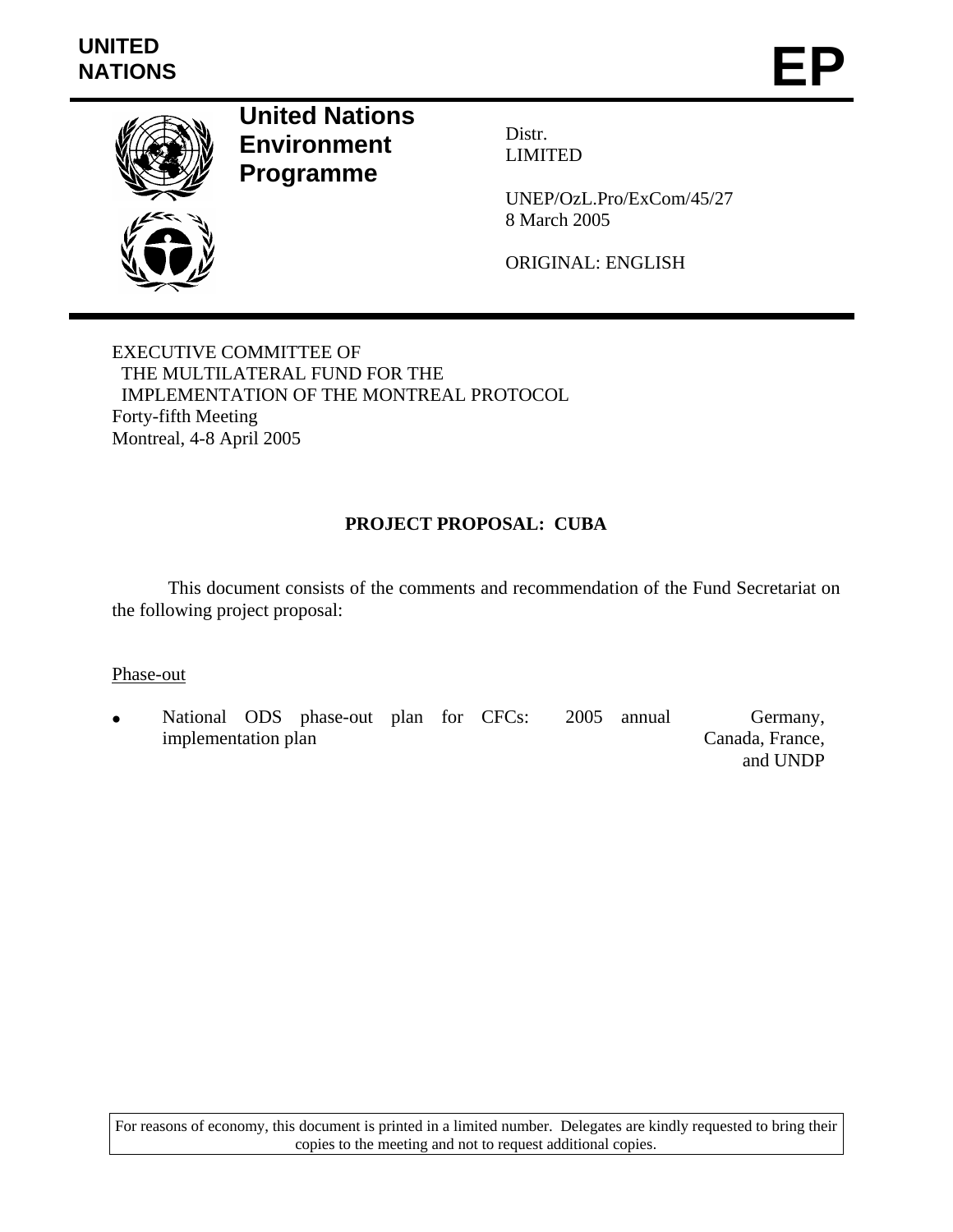#### **PROJECT EVALUATION SHEET (MULTI-YEAR PROJECTS) CUBA**

|                                                                                               | <b>PROJECT TITLE</b><br><b>BILATERAL/IMPLEMENTING AGENCY</b>                                             |                                                                                                |                          |                    |                     |                            |                          |                                    |                                      |         |
|-----------------------------------------------------------------------------------------------|----------------------------------------------------------------------------------------------------------|------------------------------------------------------------------------------------------------|--------------------------|--------------------|---------------------|----------------------------|--------------------------|------------------------------------|--------------------------------------|---------|
|                                                                                               | National ODS phase-out plan for CFCs: 2005 annual implementation plan<br>Germany, Canada, France, & UNDP |                                                                                                |                          |                    |                     |                            |                          |                                    |                                      |         |
| <b>SUB-PROJECT TITLES</b>                                                                     |                                                                                                          |                                                                                                |                          |                    |                     |                            |                          |                                    |                                      |         |
| (a)                                                                                           | R & R<br>Canada                                                                                          |                                                                                                |                          |                    |                     |                            |                          |                                    |                                      |         |
| (b)                                                                                           | <b>UNDP</b><br>Retrofit commercial refrigeration                                                         |                                                                                                |                          |                    |                     |                            |                          |                                    |                                      |         |
| (c)                                                                                           | Retrofit AC<br>France                                                                                    |                                                                                                |                          |                    |                     |                            |                          |                                    |                                      |         |
| (d)                                                                                           | Technical assistance                                                                                     | Germany                                                                                        |                          |                    |                     |                            |                          |                                    |                                      |         |
|                                                                                               |                                                                                                          |                                                                                                |                          |                    |                     |                            |                          |                                    |                                      |         |
|                                                                                               | NATIONAL CO-ORDINATING AGENCY:<br>National Ozone Unit, OTOZ                                              |                                                                                                |                          |                    |                     |                            |                          |                                    |                                      |         |
|                                                                                               |                                                                                                          |                                                                                                |                          |                    |                     |                            |                          |                                    |                                      |         |
| <b>LATEST REPORTED CONSUMPTION DATA FOR ODS ADDRESSED IN PROJECT</b>                          |                                                                                                          |                                                                                                |                          |                    |                     |                            |                          |                                    |                                      |         |
| <b>ARTICLE 7 DATA (ODP tonnes, 2004, as of February 2005)</b><br>A:                           |                                                                                                          |                                                                                                |                          |                    |                     |                            |                          |                                    |                                      |         |
| 316                                                                                           |                                                                                                          |                                                                                                |                          |                    |                     |                            |                          |                                    |                                      |         |
| Annex A Group I, CFCs in refrigeration                                                        |                                                                                                          |                                                                                                |                          |                    |                     |                            |                          |                                    |                                      |         |
| <b>COUNTRY PROGRAMME SECTORAL DATA (ODP tonnes, 2004, as of February 2005)</b><br>B:          |                                                                                                          |                                                                                                |                          |                    |                     |                            |                          |                                    |                                      |         |
| <b>ODS</b>                                                                                    | Foam                                                                                                     | Ref.                                                                                           | Aerosol                  | <b>ODS</b>         | Solvents            |                            | Process agent            | Fumigant                           |                                      |         |
| Annex A                                                                                       |                                                                                                          | 316                                                                                            | 129                      | Annex B            |                     |                            |                          |                                    |                                      |         |
|                                                                                               |                                                                                                          |                                                                                                |                          |                    |                     |                            |                          |                                    |                                      |         |
| CFC consumption remaining eligible for funding (ODP tonnes)<br>n/a                            |                                                                                                          |                                                                                                |                          |                    |                     |                            |                          |                                    |                                      |         |
| <b>CURRENT YEAR BUSINESS PLAN:</b> Total funding US \$695,890: total phase-out 115 ODP tonnes |                                                                                                          |                                                                                                |                          |                    |                     |                            |                          |                                    |                                      |         |
|                                                                                               |                                                                                                          | PROJECT DATA                                                                                   | 2004                     | 2005               | 2006                | 2007                       | 2008                     | 2009                               | 2010                                 | Total   |
| <b>CFCs</b>                                                                                   |                                                                                                          | Montreal Protocol limits                                                                       | $\overline{0}$           | 312                | $\mathbf{0}$        | $\mathbf{0}$               | 93,6                     | $\mathbf{0}$                       | $\overline{0}$                       | n.a.    |
|                                                                                               |                                                                                                          | Annual consumption limit                                                                       | 445                      | 312                | $\mathbf{0}$        | $\boldsymbol{0}$           | 93                       | $\boldsymbol{0}$                   | $\theta$                             | n.a.    |
| ODP                                                                                           | Annual planned phase-out from MDI                                                                        |                                                                                                | $\Omega$                 | $\Omega$           | $\Omega$            | $\Omega$                   | 111                      | $\Omega$                           | $\Omega$                             | 111     |
| tonnes)                                                                                       |                                                                                                          | project (not covered under this project)<br>Annual planned phase-out in<br>$\mathbf{0}$<br>115 |                          |                    |                     |                            |                          |                                    |                                      |         |
|                                                                                               |                                                                                                          |                                                                                                |                          |                    | 45                  | 45                         | 57                       | 93                                 | $\mathbf{0}$                         | 355     |
|                                                                                               | Aerosol phase-out (not covered under                                                                     | refrigeration                                                                                  | $\mathbf{0}$             | 18                 | $\theta$            | $\mathbf{0}$               | $\Omega$                 | $\mathbf{0}$                       | $\theta$                             | 18      |
|                                                                                               |                                                                                                          | this project                                                                                   |                          |                    |                     |                            |                          |                                    |                                      |         |
| <b>TOTAL</b>                                                                                  | <b>CONSUMPTION</b><br><b>ODS</b>                                                                         | <b>TO</b><br><b>BE</b>                                                                         | $\mathbf{0}$             | 115                | 45                  | 45                         | 57                       | 93                                 | $\mathbf{0}$                         | 445     |
|                                                                                               | PHASED OUT in refrigeration                                                                              |                                                                                                |                          |                    |                     |                            |                          |                                    |                                      |         |
|                                                                                               | Final Project costs (US \$):                                                                             |                                                                                                |                          |                    |                     |                            |                          |                                    |                                      |         |
|                                                                                               | Funding for lead agency GTZ                                                                              | 120,000<br>200,000                                                                             | 116,000                  | 100,000            | 80,000              | 70,000                     | 50,000                   | $\overline{0}$                     | 536,000                              |         |
|                                                                                               | Funding for France                                                                                       |                                                                                                |                          | 200,000            | 200,000             | 100,000                    | 36,000                   | $\mathbf{0}$                       | $\overline{0}$                       | 736,000 |
|                                                                                               | Funding for Canada                                                                                       |                                                                                                | 400,000                  | 62,000             | $\Omega$            | $\overline{0}$             | $\Omega$                 | $\mathbf{0}$                       | $\overline{0}$                       | 462,000 |
|                                                                                               | Funding for UNDP                                                                                         | $\mathbf{0}$<br>720,000                                                                        | 250,000<br>628,000       | 161,000<br>461,000 | $\Omega$<br>180,000 | $\Omega$<br>106,000        | $\overline{0}$<br>50,000 | $\overline{0}$<br>$\mathbf{0}$     | 411,000                              |         |
|                                                                                               | <b>Total project funding</b>                                                                             |                                                                                                |                          |                    |                     |                            |                          |                                    | 2,145,000                            |         |
|                                                                                               | <b>Final Support costs (US \$)</b>                                                                       |                                                                                                |                          |                    |                     |                            |                          |                                    |                                      |         |
|                                                                                               | Support costs for lead agency GTZ                                                                        | 15,600                                                                                         | 15,080                   | 13,000             | 10,400              | 9,100                      | 6,500                    | $\boldsymbol{0}$                   | 69,680                               |         |
|                                                                                               | <b>Support costs for France</b>                                                                          |                                                                                                | 26,000                   | 26,000<br>8,060    | 26,000<br>$\Omega$  | 13,000                     | 4,680<br>$\overline{0}$  | $\overline{0}$                     | $\boldsymbol{0}$                     | 95,680  |
|                                                                                               | Support costs for Canada                                                                                 |                                                                                                | 52,000<br>$\overline{0}$ | 18,750             | 12,075              | $\overline{0}$<br>$\Omega$ | $\overline{0}$           | $\boldsymbol{0}$<br>$\overline{0}$ | $\boldsymbol{0}$<br>$\boldsymbol{0}$ | 60,060  |
|                                                                                               | Support costs for UNDP<br><b>Total support costs</b>                                                     |                                                                                                |                          |                    |                     |                            |                          |                                    |                                      | 30,825  |
|                                                                                               | TOTAL COST TO MULTILATERAL                                                                               |                                                                                                | 93,600                   | 67,890             | 51,075              | 23,400                     | 13,780                   | 6,500                              | $\boldsymbol{0}$                     | 256,245 |
| $FUND$ (US \$)                                                                                |                                                                                                          | 813,600                                                                                        | 695,890                  | 512,075            | 203,400             | 119,780                    | 56,500                   | $\mathbf{0}$                       | 2,401,245                            |         |

**FUNDING REQUEST: Approval of funding for 2005 tranche as indicated above**.

**Blanket approval**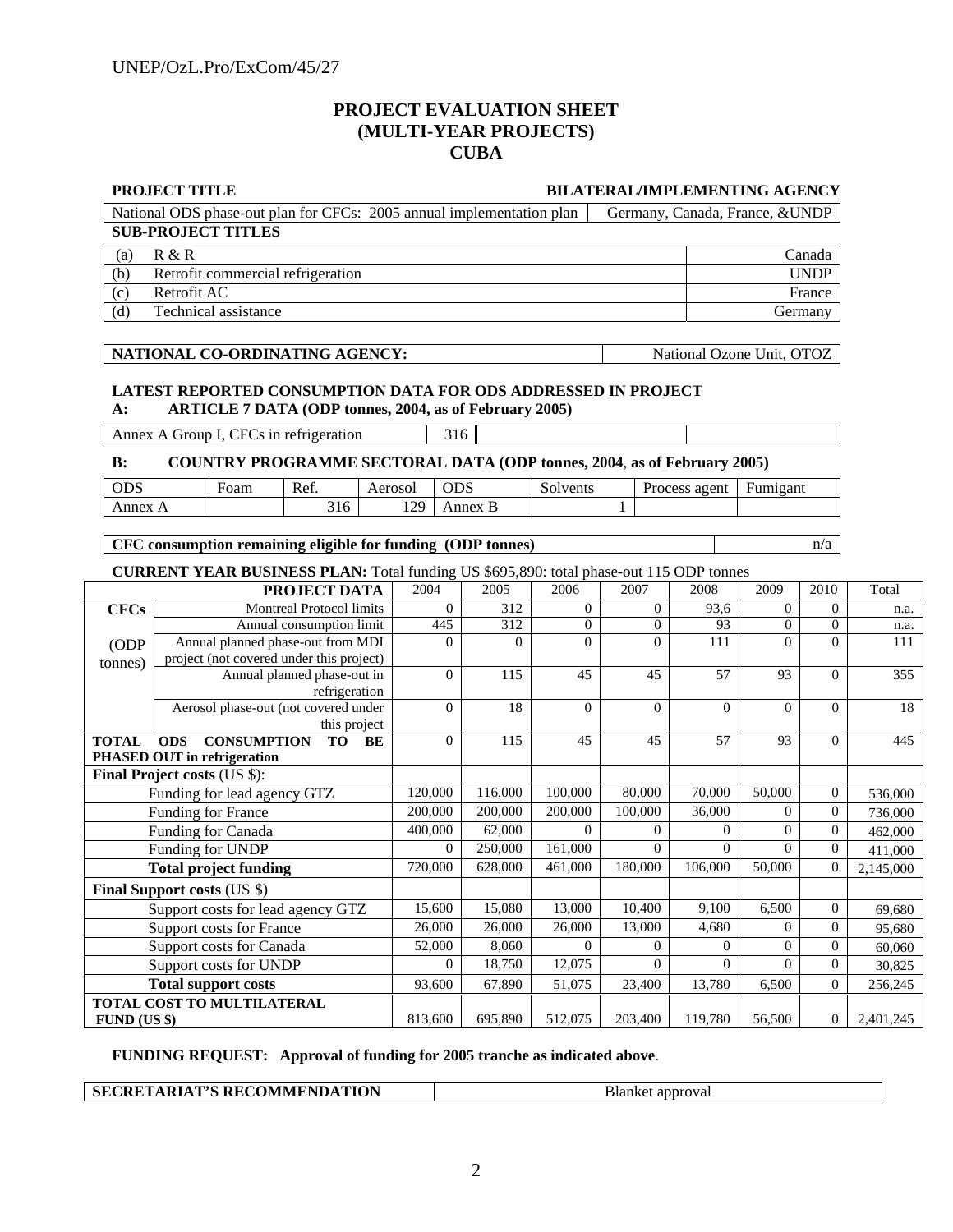#### **PROJECT DESCRIPTION**

1. The National CFC Phase-Out Plan for Cuba was approved at the 43rd Meeting of the Executive Committee in July 2004 with a total value of US \$2,145,000 and agency support cost of US \$256,245, which was approved in principle to phase out 498.5 ODP tonnes of CFC. The Governments of Germany, Canada and France are participating in the implementation of the Plan as bilateral agencies. UNDP is also involved as an implementing agency. The lead implementing agency is the Government of Germany. The first funding tranche at the amount of US \$720,000 plus US \$93,600 agency support costs was released on approval of the First Phase Implementation Work Plan covering the period August 2004-December 2004.

2. The agreed CFC consumption limits and reduction targets, as well as the disbursement schedule under the Agreement between the Government of Cuba and the Executive Committee, are shown in the table below:

|                               | 2004     | 2005 | 2006 | 2007 | 2008 | 2009 | 2010     | Total |
|-------------------------------|----------|------|------|------|------|------|----------|-------|
| 1. Max.<br>allowable<br>total | 491      | 312  | 195  | 150  | 93   | 0    | $\theta$ |       |
| consumption of Annex A        |          |      |      |      |      |      |          |       |
| Group I substances (ODP       |          |      |      |      |      |      |          |       |
| tonnes)                       |          |      |      |      |      |      |          |       |
| 2. Reduction from ongoing     | $\Omega$ | 65   | 72   |      |      |      |          | 137.0 |
| projects                      |          |      |      |      |      |      |          |       |
| 3. New reduction under plan   | $\Omega$ | 129  | 45   | 45   | 57   | 85.5 |          | 361.5 |
| 4. Total annual reduction     | $\Omega$ | 194  | 117  | 45   | 57   | 85.5 | $\Omega$ | 498.5 |
| Annex A Group I substances    |          |      |      |      |      |      |          |       |
| (ODP tonnes)                  |          |      |      |      |      |      |          |       |
| 5. Max. allowable total       | 2.7      | 0.4  | 0.4  | 0.4  | 0.4  | 0.4  | $\Omega$ |       |
| consumption of Annex B        |          |      |      |      |      |      |          |       |
| Group II substances (ODP      |          |      |      |      |      |      |          |       |
| tonnes)                       |          |      |      |      |      |      |          |       |
| 6. Reduction from ongoing     |          |      |      |      |      |      |          |       |
| projects                      |          |      |      |      |      |      |          |       |
| 7. New reduction under plan   |          |      | 0.1  |      |      |      |          | 0.1   |
| 8. Total annual reduction of  |          |      | 0.1  |      |      |      |          | 0.1   |
| B<br>Group<br>П<br>Annex      |          |      |      |      |      |      |          |       |
| substances (ODP tonnes)       |          |      |      |      |      |      |          |       |

3. The Government of Germany, as the lead implementing agency, has submitted to the 45th Meeting a request for the release of the 2005 funding tranche at the amount of US \$628,000 plus US \$67,890 support costs for the 2005 annual implementation programme. The request is accompanied by the progress report on the August – December 2004 first phase implementation activities and achievements, together with the Second Phase Implementation Programme covering the period of January-December 2005.

#### 2004 Progress Report

4. In 2003, Cuba reported its Article 7 CFC consumption at the level of 481 ODP tonnes. According to the Agreement, the 2004 consumption should not exceed 491 ODP tonnes, which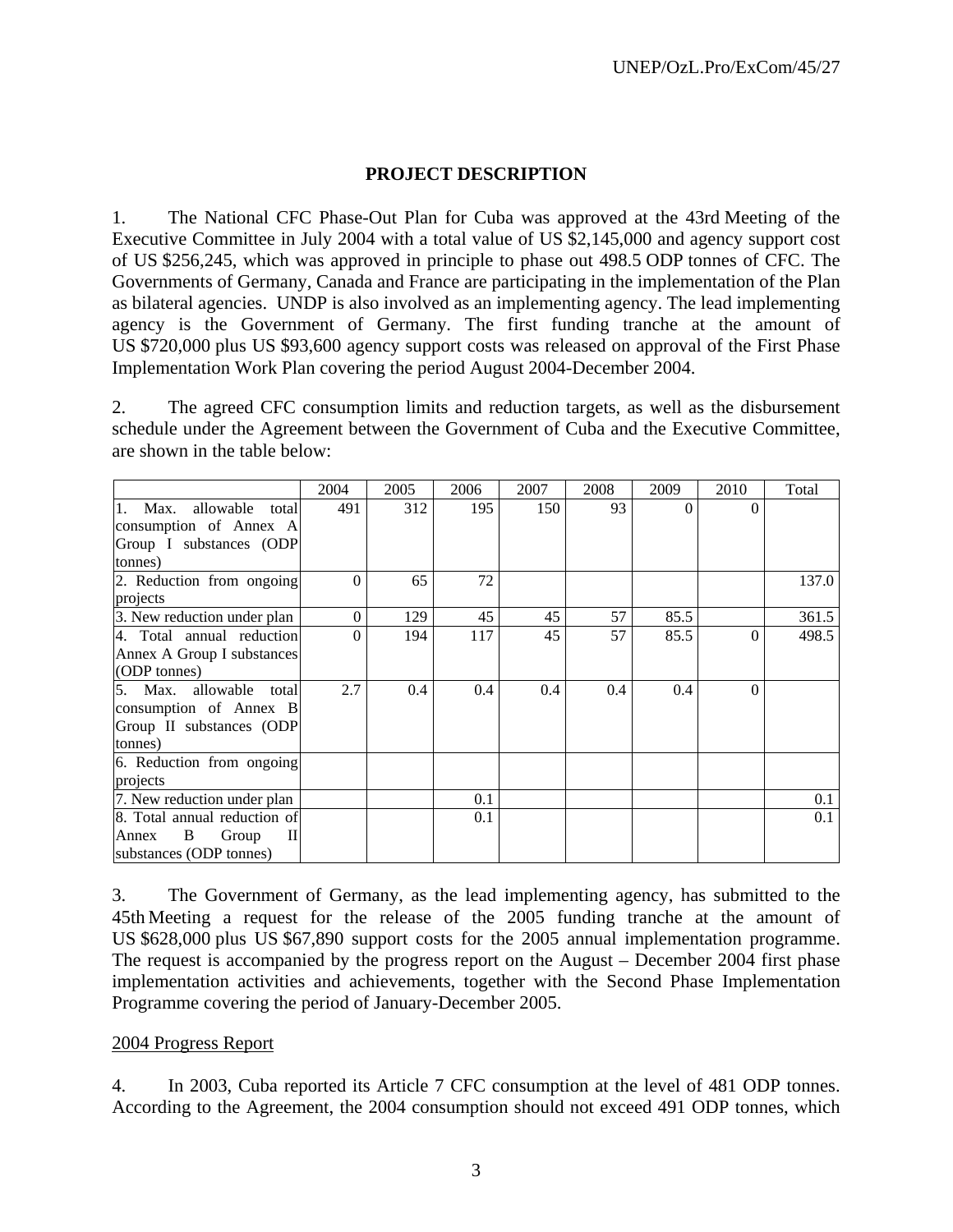#### UNEP/OzL.Pro/ExCom/45/27

should be further reduced by 179 ODP tonnes to achieve the 2005 target of 312 ODP tonnes. Cuba's baseline for CFCs is 625 ODP tonnes. The reduction has been envisaged through implementation of ongoing projects in aerosol and MDI sectors and from new phase-out activities in the refrigeration servicing sector.

5. The Secretariat has been advised by UNDP that completion of a conversion project in the aerosol sector is expected no earlier than in June 2005, and the start of production of non-CFC MDI products will be postponed until the end of 2005.

6. The Government of Germany reported on a number of preparation activities accomplished in the August – December 2004 period, including: financial arrangements between three bilateral agencies and national stockholders, preparation of a pilot phase retrofit of the first 15 commercial refrigeration systems, preparation for conducting training courses for refrigeration technicians, including retrofit, and bidding for procurement of refrigeration servicing tools. Arrangements have been developed to start retrofit activities of 830 commercial refrigeration and small air-conditioning units with the date of completion in the middle of 2006. The above activities will not have had any direct impact on the reduction of CFC consumption in 2005.

7. The progress indicates that measures have been taken by the Government of Cuba through the existing licensing system to control the level of CFC imports into the country.

#### 2005 Annual implementation Programme

8. The 2005 Programme focuses on the continuation of activities initiated in 2004, including training in refrigeration servicing and retrofitting, retrofitting refrigeration and air-conditioning equipment and implementation of the recovery and recycling programme. The requested budget of US \$628,000 and the breakdown of costs and associated activities are reflected in the attached document.

9. The 2004 consumption of 445 ODP tonnes is taken as the basis. The reduction target of 133 ODP tonnes is distributed between the aerosol sector (18 ODP tonnes resulting in the implementation of an ongoing project) and refrigeration sector (115 ODP tonnes). The direct impact of proposed activities in the refrigeration sector is estimated at 46 ODP tonnes. Additionally, 69 ODP tonnes will be phased out through the application of government control measures.

10. The development of new policies and guidelines at the government level will continue in 2005.

## **SECRETARIAT'S COMMENTS AND RECOMMENDATION**

# **COMMENTS**

11. Initially, the Government of Germany submitted the 2005 Annual Work Programme indicating the target of 50 ODP tonnes of phase-out through implementation of the ongoing MDI